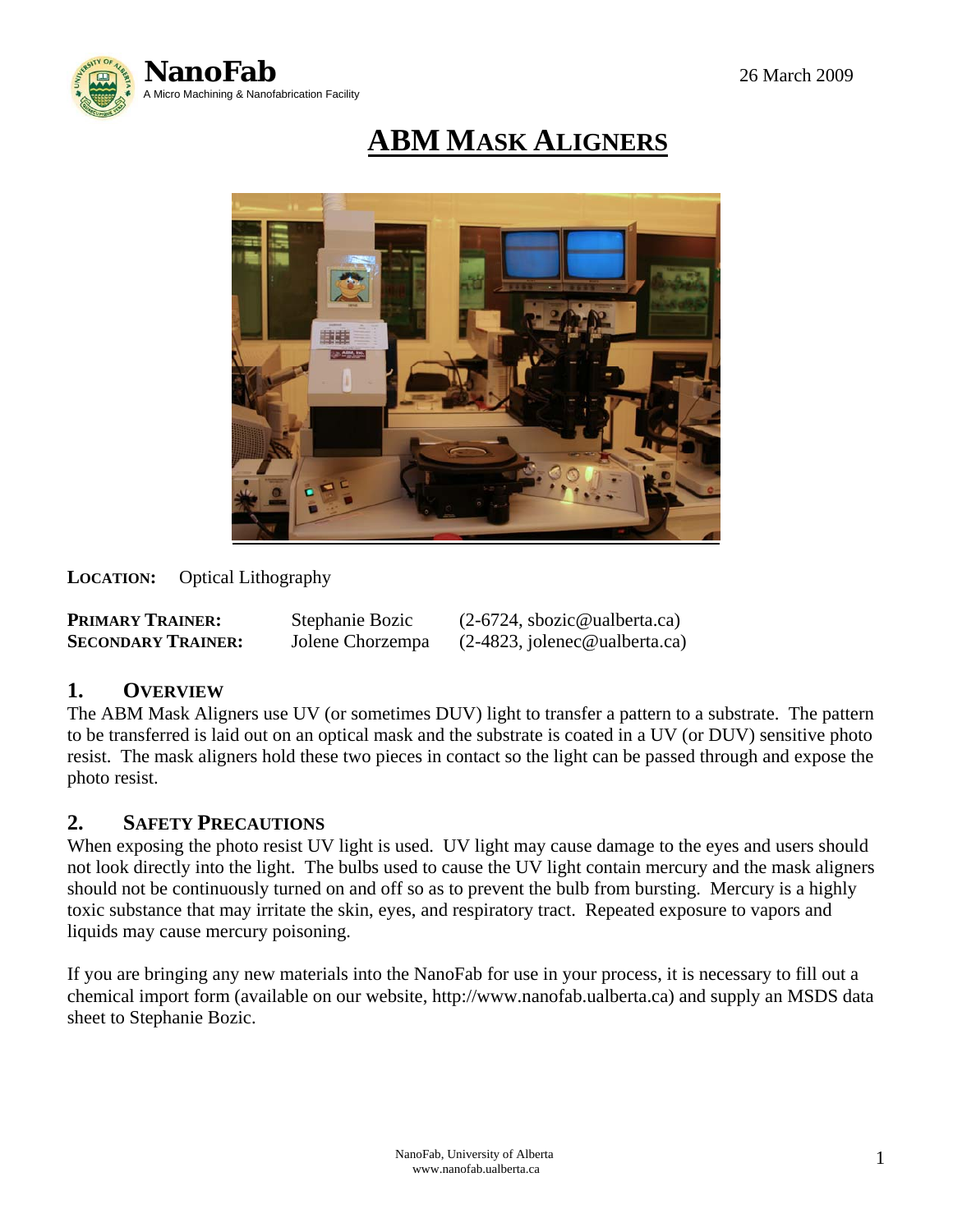



# **3. OPERATING INSTRUCTIONS**



3.1.Turn on the mask aligner in three steps: a) switching the electronic power button until the electronics are lit up, b) turn on the power box by flipping the power switch c) and press and hold the start button until the far right gauge increases to the right. It will take about 20 min for the light source to stabilize.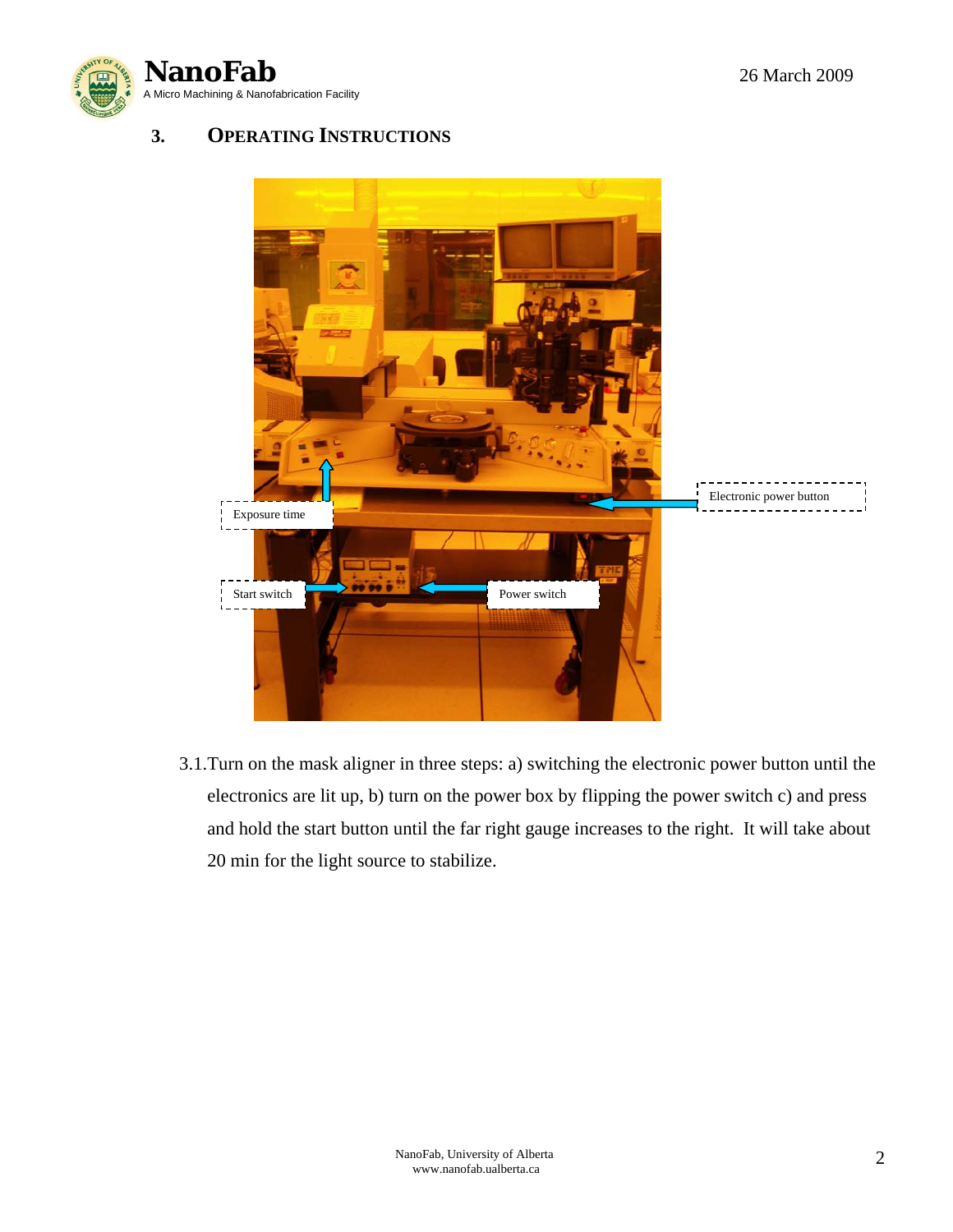



- 3.2.Ensure the appropriate chuck is chosen for your substrate. The substrate should cover as much of the vacuum groves as possible to ensure good vacuum. The substrate should not be impeding the seals around the chuck to ensure good contact.
- 3.3.The chuck is changed by loosening the two screws on the sides. These hold the chuck onto the shaft. Ensure the chuck is centered and finger tight on the chuck aligner. There are three vacuum lines that are attached to the chuck and these have to be disconnected as well. The three lines are identical on all of the different sized chucks. Each line is a different colors and size so there is little confusion when hooking it back up.
- 3.4.The mask frame may need to be changed because of the chuck selected. It also has two screws that need to be loosened and only one vacuum line.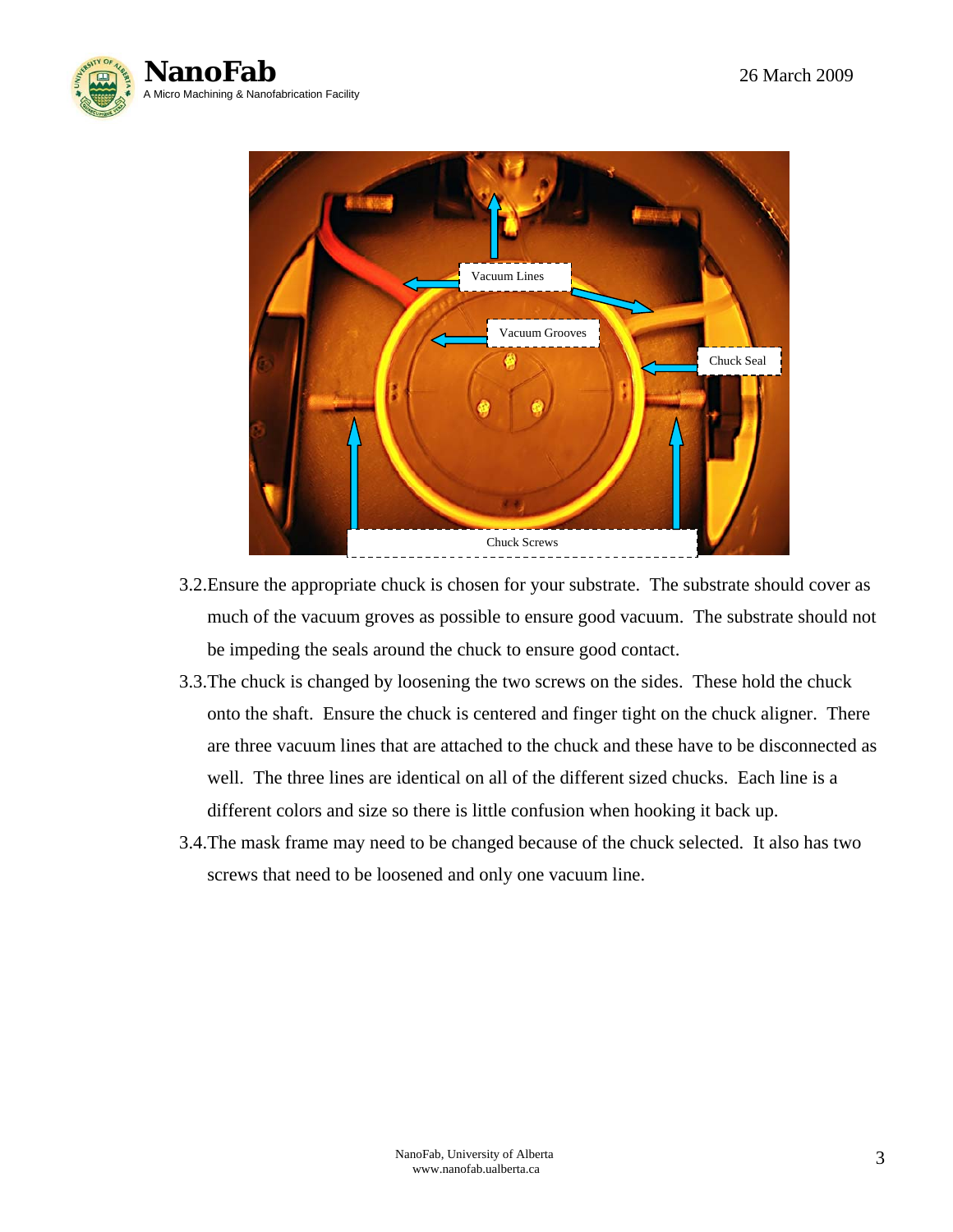



- 3.5.Lower the mask frame (mask frame switch goes down).
- 3.6.Clean your mask from particulates by blowing the nitrogen gun on both sides. Place your photo mask brown side down (chrome down) on top of the mask frame. Ensure the mask is pushed against the small metal guides.
- 3.7.If applicable, put the top of the mask frame on top of the photo mask. Turn the mask frame vacuum on by pulling the switch out. The mask and mask frame should be stationary.
- 3.8.Lift the mask frame up. Place the substrate on top of the wafer chuck. Turn the substrate vacuum on (flip switch up).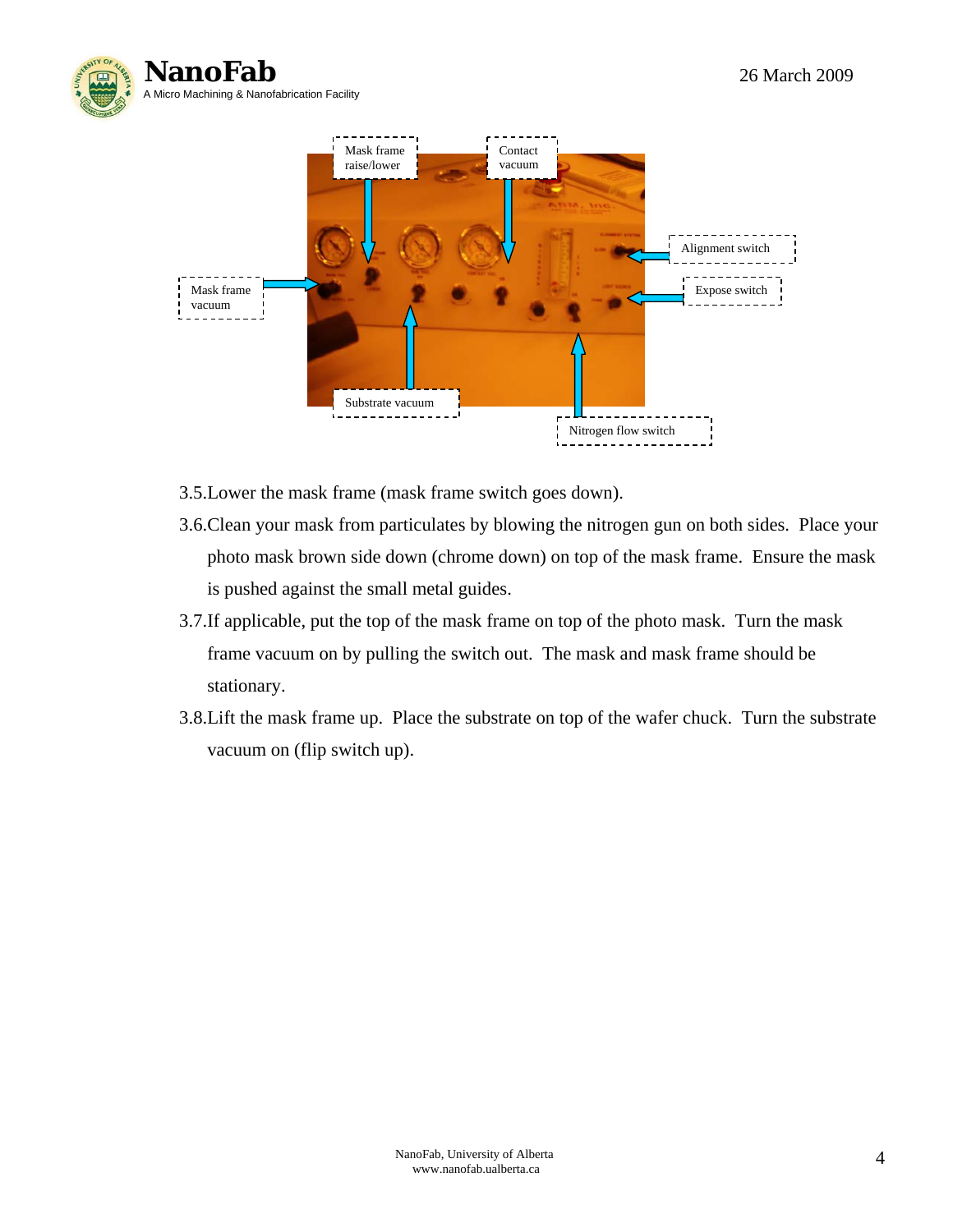



- 3.9.Lower the mask frame. Align the substrate so the pattern is centered and level onto the wafer using the x and y dials on the bottom and side of the mask frame. If the substrate needs to be rotated use the theta dial located to the left of the y dial on the bottom of the mask frame.
- 3.10. Turn on the nitrogen flow by flipping the switch to on.
- 3.11. Lift the substrate until contact with the mask is obtained. To raise the substrate up, press the self leveling button on the mask aligner and hold. Turn the large adjustment knob in a counter clockwise direction until the substrate is close to the mask but not touching
- 3.12. Using the Y, X and Theta dials aligning can be done. If this is a second layer the alignment viewing system can be moved over by toggling the alignment system switch.
- 3.13. Raise the substrate into contact using the small adjustment knob until the dial begins to skip. Turn the dial for 2 more turns after skipping begins. Soft contact has now been obtained.
- 3.14. To obtain hard contact (critical for very small features) turn on the contact vacuum and turn off the substrate vacuum. The nitrogen flow should automatically shut off.
- 3.15. Set exposure time.
- NanoFab, University of Alberta and the state of the state of the state of the state of the state of the state of the state of the state of the state of the state of the state of the state of the state of the state of the s 3.16. Switch the light from home to expose. The light source will move overtop the substrate and you will hear the shutter open. Ensure the light is on, but do not look directly into the light as it is UV and my cause damage to your eyes.